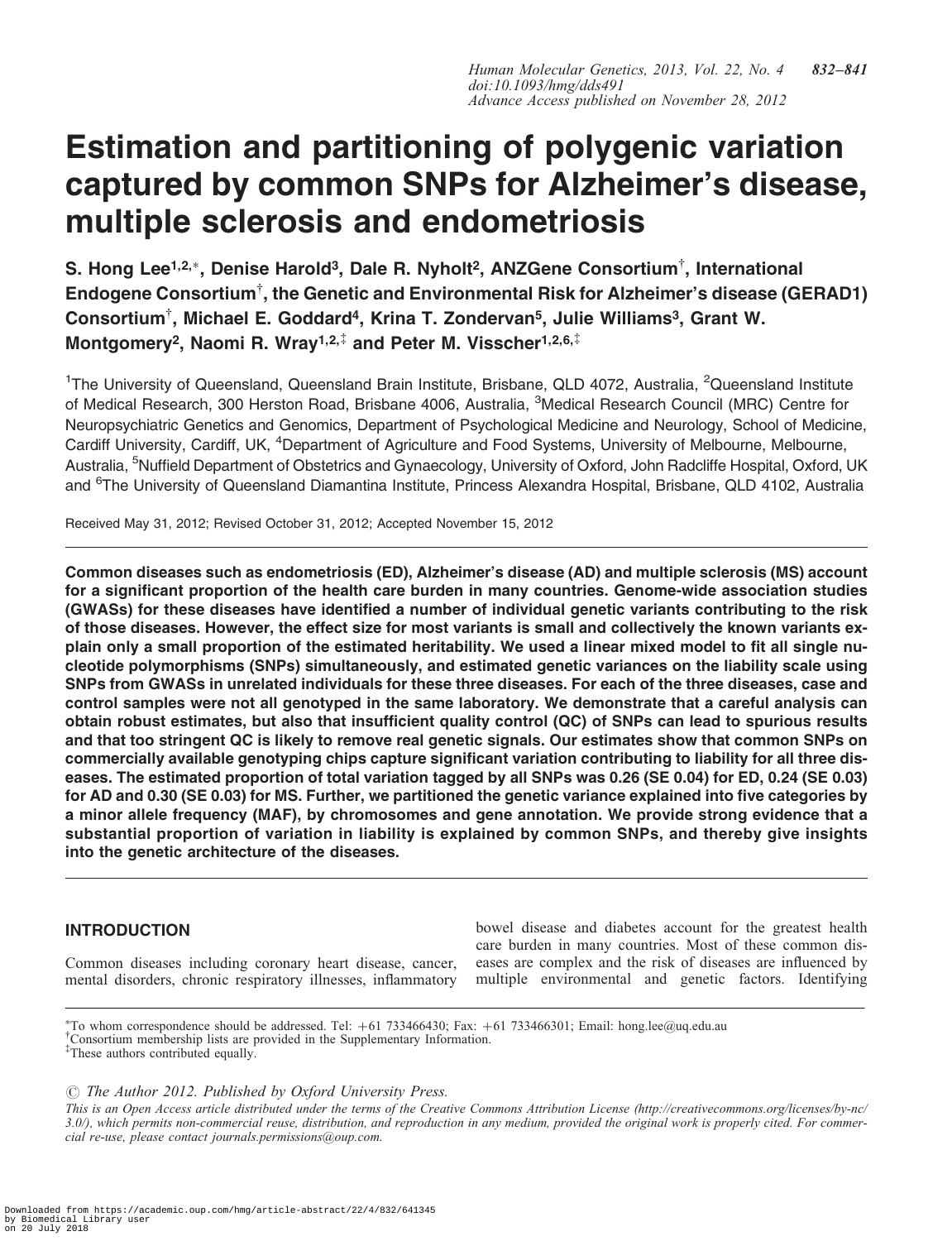| Disease   | Case/control | No. of SNPs | $h_i^2$ (SE) <sup>a</sup>  | P-value    | Heritability <sup>b</sup> | GWAS <sup>c</sup>   |
|-----------|--------------|-------------|----------------------------|------------|---------------------------|---------------------|
| ED        | 3154/6981    | 488 532     | 0.26(0.04)                 | $3.62e-11$ | $\sim 0.5(38)$            | < 0.01(15)          |
| AD        | 3290/3849    | 499 757     | $0.24^{\mathrm{a}}$ (0.03) | 2.15e-15   | $\sim 0.76(40)$           | $0.18^{\rm d}$ (16) |
| <b>MS</b> | 1604/1953    | 293 474     | $0.30^{\circ}$ (0.03)      | 7.15e-22   | $0.25 - 0.76(46)$         | $0.06^{\circ}$ (23) |

<span id="page-1-0"></span>Table 1. Estimated heritability using genome-wide SNP data after the stringent QC

<sup>a</sup> Estimated genetic variance proportional to the total variance on the liability scale. <sup>b</sup>Heritability estimated from twin or family-based studies. <sup>c</sup>Variance explained by genome-wide significant SNPs. <sup>d</sup>Of this,  $\sim$ 0.04 can be attributed to the APOE locus. <sup>e</sup>Of this  $\sim$ 0.03 can be attributed to the MHC region.

specific environmental risk factors and quantifying their contributions to disease risk are difficult. In contrast, studies show that genetic variation makes a substantial contribution to disease risk for many common diseases [\(1,2\)](#page-8-0) and genome-wide association studies (GWASs) provide a powerful method to identify genetic risk factors contributing to common diseases. Many individual genetic variants contributing to disease risk for a range of diseases have been identified using these methods  $(3-5)$  $(3-5)$  $(3-5)$  $(3-5)$ .

It is important to understand the genetic architecture of complex diseases to help develop better methods for diagnosis and treatment. The effect size for most variants is small and collectively the known variants explain only a small proportion of the estimated heritability for most diseases ([3](#page-8-0),[6\)](#page-8-0). This gap between the estimated heritability and the proportion of variation explained by known risk variants is generally referred to as 'the missing heritability' [\(7,8](#page-8-0)). The estimates of the significance of GWAS results must be corrected for the large number of tests and as a consequence, GWAS analyses control false positives at the expense of false negatives. Many other variants in linkage disequilibrium with single nucleotide polymorphisms (SNPs) on commercial genotyping chips could contribute to disease risk, but have not been identified as genome-wide significant. Yang et al. (2010) ([9\)](#page-8-0) demonstrated that approximately half of the heritability (45% of the phenotypic variance) of human height could be explained by considering all SNPs simultaneously in a linear model analysis. The results suggest that most of the heritability is not missing, but has not been detected in current GWAS data because the effect sizes for many variants are too small. Moreover, much of the remaining 'missing' heritability is likely to be due to incomplete linkage disequilibrium between causal variants and SNPs on the early commercial chips. Reduced linkage disequilibrium will occur if causal variants have a minor allele frequency (MAF) different from (typically lower than) genotyped SNPs ([10\)](#page-8-0).

The methods derived for quantitative traits have been adapted for case –control studies of disease using a linear mixed model, in which the estimates made on the observed binary scale are transformed to a scale of liability, whilst adjusting both for scale and for ascertainment ([11\)](#page-8-0). Theory and pedigree simulation suggest that the method is unbiased ([11\)](#page-8-0). We and others have applied the methods to a range of diseases, including schizophrenia [\(12](#page-8-0)), rheumatoid arthritis [\(13](#page-8-0)) and major depressive disorders ([14\)](#page-8-0). Genetic variation is estimated when case – case pairs and control –control pairs are, on average, more similar genome-wide than case-control pairs. However, application to binary traits has potential problems that do not arise for quantitative traits. Quality control (QC) of SNP genotype data and adjustment for possible population stratification are

important because any artefact that causes genotypes of cases to be more similar to each other on average and controls to be more similar to other controls would be estimated and interpreted as 'genetic' variance.

In this study, we have applied methods to estimate and partition the proportion of variation attributable to causal variants in linkage disequilibrium with common SNPs by analysing data for endometriosis (ED), Alzheimer's disease (AD) and multiple sclerosis (MS); diseases associated with reproduction, aging and the immune system. We recently conducted a GWAS for ED using the same data as used here and reported the proportion of variation in ED risk explained by common SNPs [\(15](#page-8-0)). However, those estimates were not adjusted for ascertainment and scale, nor were they further partitioned.

Importantly for this study, for all three diseases case and control samples were not all genotyped in the same laboratory. We demonstrate that a careful analysis can obtain robust estimates, but also that insufficient QC of SNPs can lead to spurious results and too stringent QC is likely to remove real genetic signals.

# RESULTS

## Estimated genetic variance tagged by all SNPs

After our standard QC protocol, the proportion of variation in liability captured by all SNPs was estimated and ranged from 0.24 to 0.30 (Table 1). For ED, the estimated genetic variance proportional to the total variance on the liability scale was 0.26 (SE 0.04). The estimates for the other diseases were similar with the estimates on the liability scale of  $0.24$  (SE = 0.03) for AD and 0.30 (SE 0.03) for MS. The P-values for tests of the estimates being different from zero for all three diseases were highly significant (Table 1). The estimated genetic variances on the liability scale using genome-wide SNPs were lower than the heritability estimated from twin or familybased studies, but much higher than variance explained by genome-wide significant SNPs (Table 1). For AD, the proportion of variance in liability explained by a GWAS is relatively large  $(\sim 0.18)$  because of the very large effect of APOE [\(16](#page-8-0),[17\)](#page-8-0).

Data were also analyzed after a more stringent QC protocol. There was a small decrease in the estimates of genetic variance and the P-values increased slightly [\(Supplementary Ma](http://hmg.oxfordjournals.org/lookup/suppl/doi:10.1093/hmg/dds491/-/DC1)[terial, Table S4](http://hmg.oxfordjournals.org/lookup/suppl/doi:10.1093/hmg/dds491/-/DC1)). These small changes showed that the estimates were robust and had stabilized given the QC protocols implemented. We used the two-locus test ([18\)](#page-8-0) and checked whether there were artefactual batch effects associated with the case –control status [\(Supplementary Material,](http://hmg.oxfordjournals.org/lookup/suppl/doi:10.1093/hmg/dds491/-/DC1)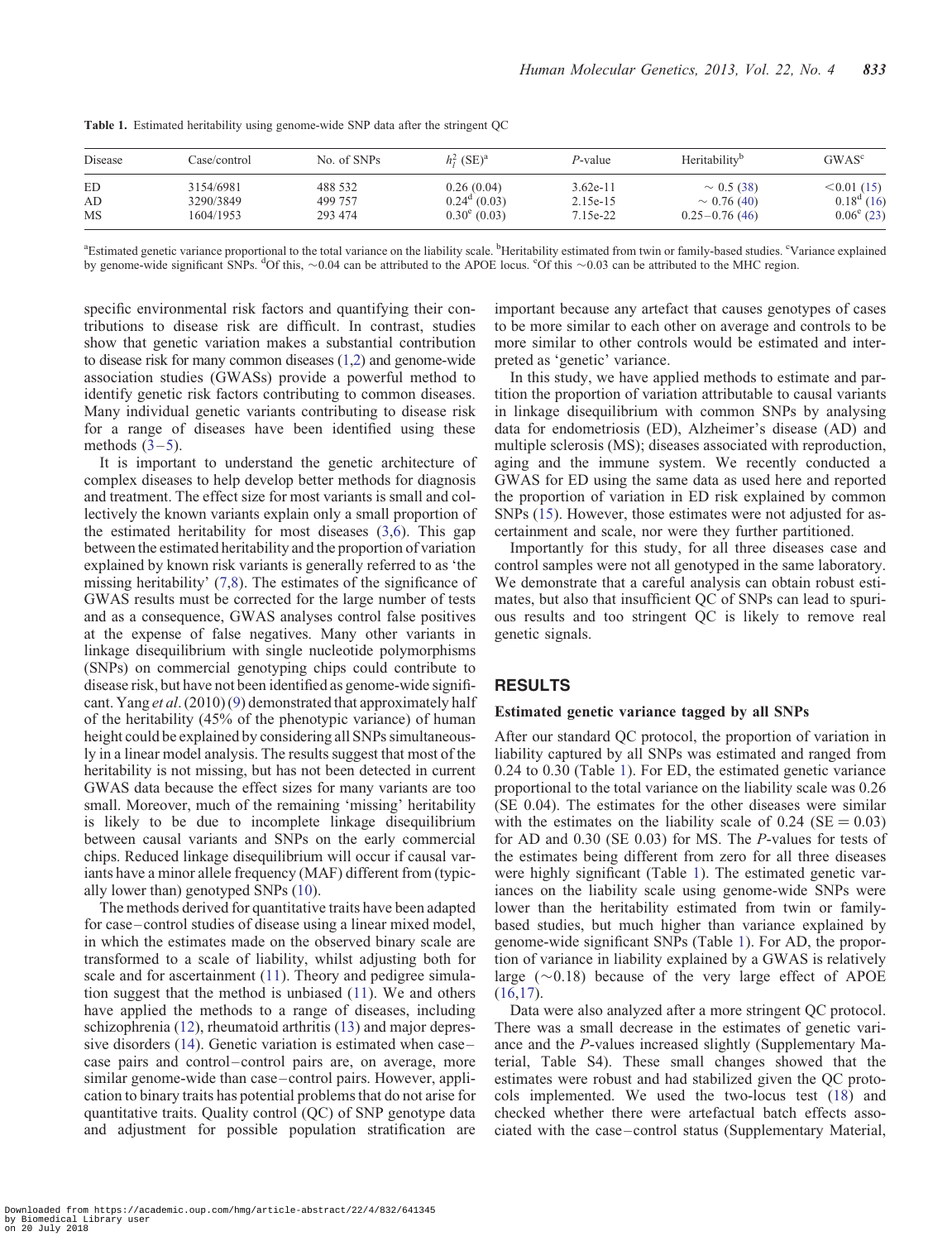| <b>MAF</b>  | ED          |              | AD          |              | <b>MS</b>   |              |
|-------------|-------------|--------------|-------------|--------------|-------------|--------------|
|             | No. of SNPs | $h_l^2$ (SE) | No. of SNPs | $h_l^2$ (SE) | No. of SNPs | $h_l^2$ (SE) |
| < 0.1       | 83034       | 0.03(0.03)   | 83002       | 0.08(0.02)   | 40360       | 0.03(0.02)   |
| $0.1 - 0.2$ | 118571      | 0.03(0.04)   | 121780      | 0.00(0.03)   | 70550       | 0.08(0.03)   |
| $0.2 - 0.3$ | 102261      | 0.07(0.04)   | 104937      | 0.06(0.03)   | 63876       | 0.07(0.03)   |
| $0.3 - 0.4$ | 94183       | 0.08(0.03)   | 96610       | 0.08(0.03)   | 60243       | 0.09(0.03)   |
| $0.4 - 0.5$ | 90483       | 0.05(0.03)   | 93428       | 0.02(0.02)   | 58445       | 0.03(0.02)   |
| Total       | 488532      | 0.25         | 499757      | 0.25         | 293474      | 0.30         |

Table 2. Estimated proportion of variance on the liability scales explained by all SNPs and partitioned by SNP MAF

Figs  $S1-S3$ ). The results show that stringent QC and controlling for possible batch effects in genotyping between cases and controls made little difference to our estimates and there was no apparent inflation caused by genotyping artefacts between case and control samples across the three diseases ([Supple](http://hmg.oxfordjournals.org/lookup/suppl/doi:10.1093/hmg/dds491/-/DC1)mentary Material, Figs  $S1 - S3$ ).

#### Genetic variance partitioned by MAF

In order to explore whether common causal variants are responsible for part of the variance explained by the SNPs, we undertook an analysis partitioning the variance tagged by SNPs into five components defined by MAF (Table 2). As expected, the sum of the five components was similar to the single SNP set analysis for each disorder. For ED, the estimated genetic variances for five components ranged from 0.03 to 0.08  $(SE = 0.03 - 0.04)$  across the allele frequency range. The highest estimates were for the categories of MAFs from 0.2 to 0.4. Approximately 90% of the estimated genetic variance was explained by common SNPs of MAF  $> 0.1$  (Table 2). For AD, the pattern of the estimated genetic variance fluctuated across the MAF categories, ranging from 0.0 for SNPs with MAFs  $0.1 - 0.2$  up to 0.08 for SNPs with low MAFs (<0.1) and MAFs between 0.3 and 0.4. A significant proportion of the genetic variance was explained by common SNPs with MAFs  $>0.2$  (Table 2) (again reflecting APOE). Adjusting for APOE by fitting five tagging SNPs in APOE as covariates changed the partitioning results slightly (results not shown). For MS, the estimated genetic variances for five components ranged from 0.03 to 0.09 ( $SE = 0.02 - 0.03$ ), and the distribution of the estimated genetic variance for MAF was similar to ED. A substantial proportion of genetic variance (90%) was due to common SNPs with MAFs  $> 0.1$ .

#### Genetic variance partitioned by chromosome

We performed two kinds of analyses which estimated the proportion of additive genetic variation contributed by individual chromosomes: one in which the similarity relationship matrix for each chromosome was fitted separately (one additive genetic variance component per analysis) and one in which we fitted 22 relationship matrices simultaneously (22 additive genetic variance components). The estimates from the joint analysis and those from each chromosomal analysis were similar [\(Supplementary Material, Figs S4–S6\)](http://hmg.oxfordjournals.org/lookup/suppl/doi:10.1093/hmg/dds491/-/DC1), and only the results from the joint analysis are presented in the main text (Fig. [1\)](#page-3-0). The sum of estimates from the joint analysis was similar to the estimates from the analysis using all SNPs simultaneously in estimating relationships.

The estimates of variance explained by each chromosome are linearly related to the length of the chromosome for ED  $(R^{2} = 0.59)$  (Fig. [1A](#page-3-0)) and for MS  $(R^{2} = 0.37)$  (Fig. [1](#page-3-0)C). However, for AD, there was no linear relationship between the estimates and the length of the chromosome, although the linear relationship became significant without the component due to chromosome [1](#page-3-0)9 ( $R^2 = 0.25$ ) (Fig. 1B). These analyses quantify the total amount of additive genetic variation tagged by SNPs for each chromosome, and should be consistent with reported GWAS findings on either the same or other datasets. Accordingly, we observe a moderate deviation from the regression line for chromosome 7 for ED (Fig. [1](#page-3-0)A) and substantial deviations for chromosome 6 for MS (Fig. [1](#page-3-0)C) and chromosome 19 for AD (Fig. [1B](#page-3-0)), consistent with the reported GWAS signals at 7p, major histocompatibility complex (MHC) and APOE, respectively. We estimated the contribution of the APOE locus. We fitted the five most associated SNPs in the APOE region from the Harold *et al.* analysis (listed in their Table [1](#page-1-0): rs2075650, rs157580, rs6859, rs8106922, rs405509) as covariates and found that the variance explained by chromosome 19 dropped from 5 to 1%. These analyses demonstrate that the APOE locus explains most of the variation for chromosome 19. We also used the weighted probit model [\(19](#page-8-0)) fitting the five SNPs in the APOE region, and obtained  $\sim$ 4% of the total variance explained by the SNPs. For MS, we estimated the variance attributed to the MHC region from 29799095 to 33162954 bp in chromosome 6. The estimated proportion of variance in liability was  $\sim$  3% (Table [1](#page-1-0)).

#### Genetic variance partitioned based on SNP annotation

Partitioning the genetic variance explained by SNPs into two components by creating relationship matrices from SNPs located in genes and those not associated with annotated genes (Table [3](#page-4-0)) showed that the variance explained by SNPs associated with genes was equal to that explained by nongenic SNPs for ED (Table [3\)](#page-4-0). The variance associated with annotated genes was greater than the proportion of the genome that they represent for AD and MS, but this excess variation was not significant ( $P = 0.12$  for AD and 0.06 for MS). Further, we estimated the variance explained by specific genes related to the diseases [\(12](#page-8-0)), i.e. CNS+ [\(20](#page-8-0)) for AD, immune-related genes ([21\)](#page-8-0) for MS and genes annotated by terms related to ED using Gene2MeSH ([22\)](#page-8-0) for ED ([Supple](http://hmg.oxfordjournals.org/lookup/suppl/doi:10.1093/hmg/dds491/-/DC1)[mentary Material, Table S2\)](http://hmg.oxfordjournals.org/lookup/suppl/doi:10.1093/hmg/dds491/-/DC1). For MS, genetic variance was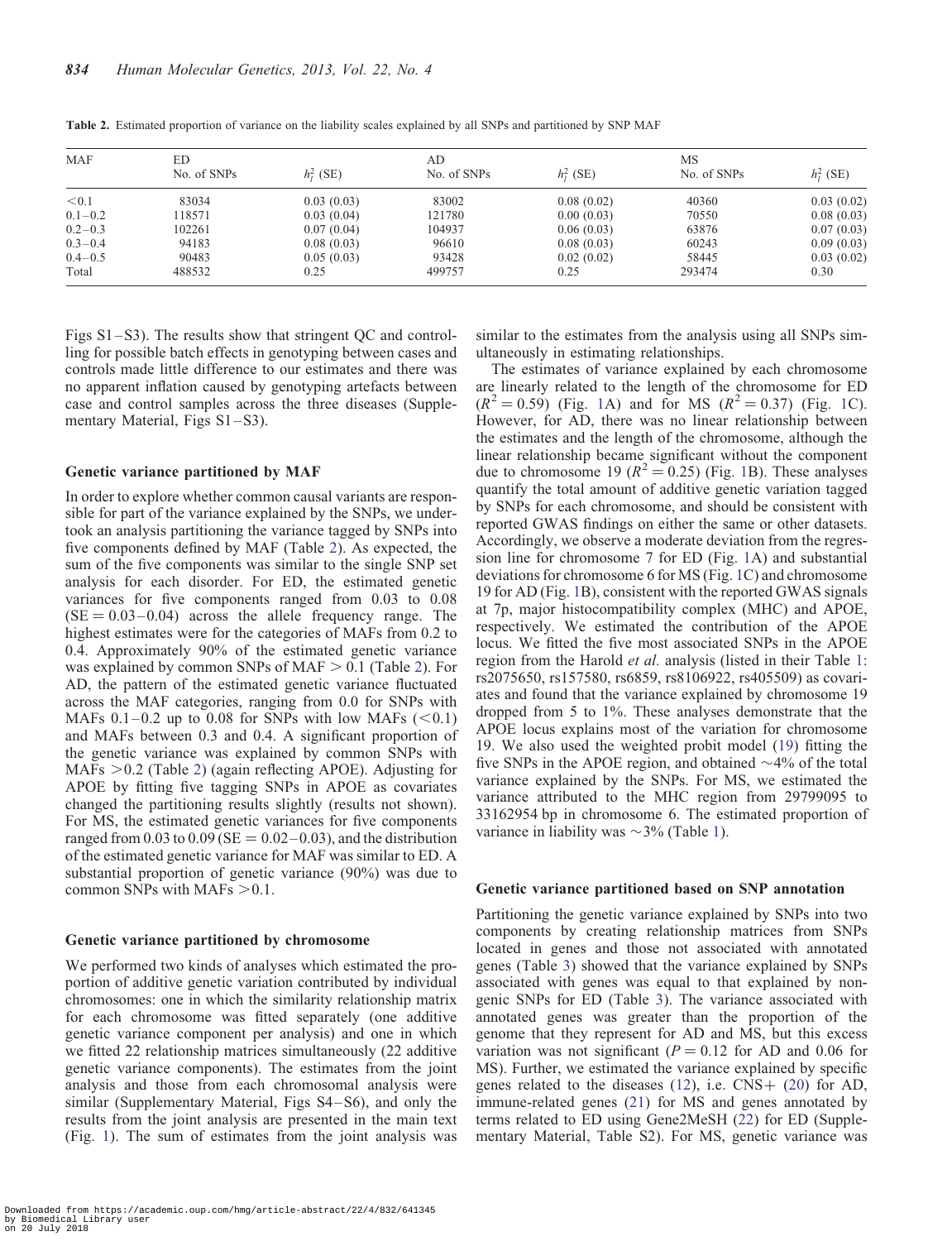<span id="page-3-0"></span>

Figure 1. Joint analysis for each chromosome for estimating the genetic variance using SNP data. (A) ED.  $y = -0.0002 + 0.00009x$ ,  $R^2 = 0.37$ ,  $P = 0.003$ . (B) AD.  $y = 0.0081 + 0.00003x$ ,  $R^2 = 0.024$ ,  $P = 0.49$  and omitting chromosome 19,  $y = 0.00061 + 0.00007x$ ,  $R^2 = 0.25$ ,  $P = 0.02$ . (C) MS.  $y = -0.002509 + 0.00061 + 0.00007x$ 0.00012x,  $R^2 = 0.31$ ,  $P = 0.007$  and omitting chromosome 6,  $y = 0.0014 + 0.0001x$ ,  $R^2 = 0.45$ ,  $P = 0.0009$ .

significantly enriched in immune-related genes ( $P = 0.001$ ) [\(Supplementary Material, Table S2](http://hmg.oxfordjournals.org/lookup/suppl/doi:10.1093/hmg/dds491/-/DC1)), consistent with the results from validated genome-wide significant SNPs [\(23](#page-8-0)). However, there was no enrichment of the CNS+ and ED-related genes for AD and ED, respectively.

#### Control –control analyses

In extending the methods derived for quantitative traits to binary traits, we cautioned that any artefacts causing genotypes of cases to be more similar to each other on average,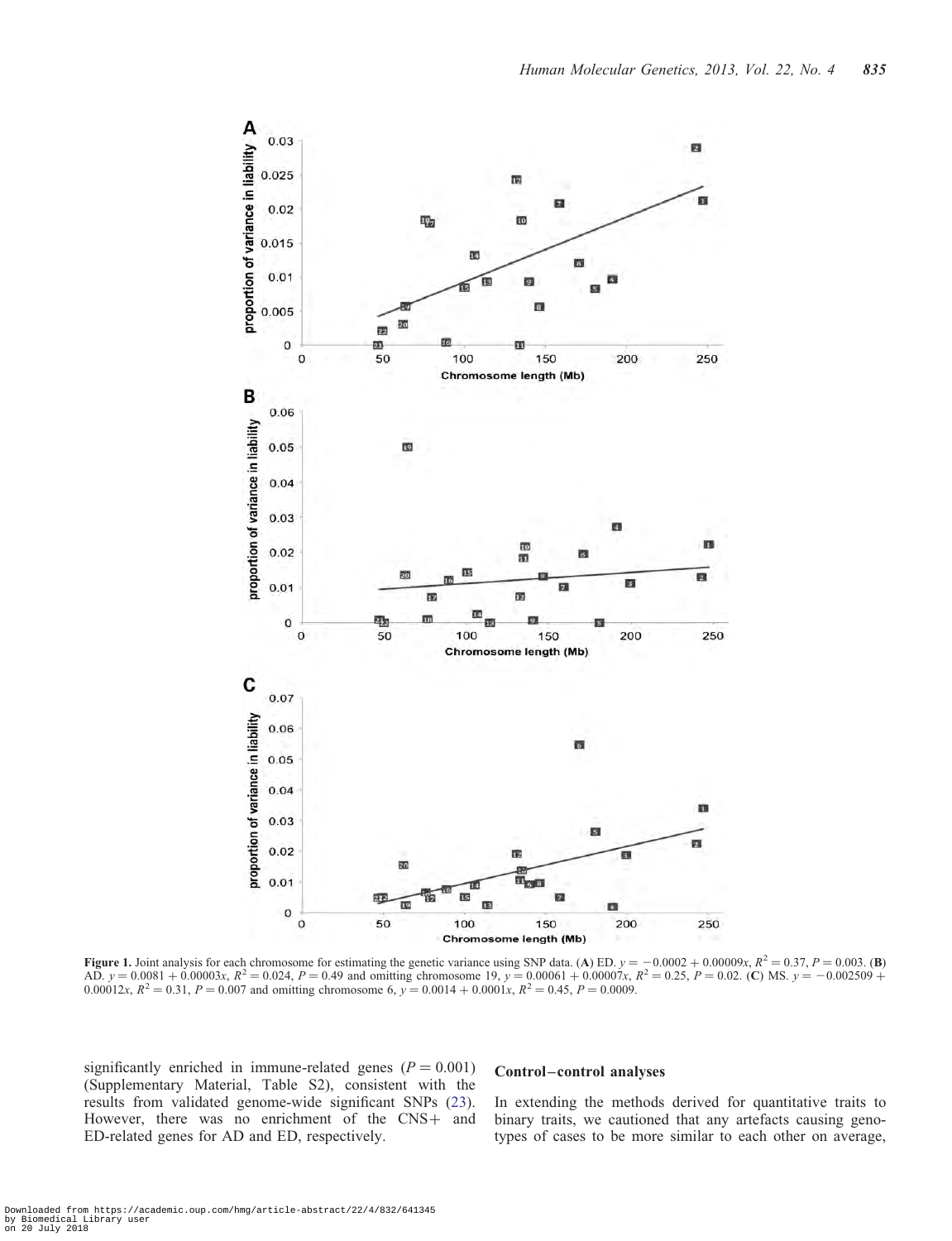<span id="page-4-0"></span>Table 3. Estimated proportion of variance on the liability scales explained by SNPs associated with annotated genes and SNPs not associated with annotated genes

|                    | No. of SNPs | $\sim$ Mb   | $h_l^2$ (SE) | $h_1^2$ as % of total |
|--------------------|-------------|-------------|--------------|-----------------------|
| ED.                |             |             |              |                       |
| Genes <sup>a</sup> | 253514      | 1370 (49%)  | 0.13(0.03)   | 50%                   |
| Not in genes       | 235018      | 1408 (51%)  | 0.13(0.03)   | 50%                   |
| Total              | 488532      | 2778 (100%) | 0.27         |                       |
| AD                 |             |             |              |                       |
| Genes <sup>a</sup> | 259031      | 1367 (49%)  | 0.15(0.03)   | 62%                   |
| Not in genes       | 240726      | 1412 (51%)  | 0.09(0.03)   | 38%                   |
| Total              | 499757      | 2779 (100%) | 0.24         |                       |
| <b>MS</b>          |             |             |              |                       |
| genes <sup>a</sup> | 150499      | 1368 (49%)  | 0.19(0.03)   | 62%                   |
| Not in genes       | 142975      | 1409 (51%)  | 0.11(0.03)   | 38%                   |
| Total              | 293474      | 2777 (100%) | 0.30         |                       |

<sup>a</sup>SNPs were assigned to genes if they were positioned within 20kb from the boundary of a gene. The P-value for difference between the proportion of physical coverage and genetic variance of genic region is  $P = 0.785$ , 0.117 and 0.059 and for ED, AD and MS, respectively.

and genotypes of controls to be more similar to other controls would be estimated and interpreted as 'genetic' variance [\(11](#page-8-0)). For all three case-control samples analysed here, cases and controls were genotyped independently. To determine whether artefacts could explain the case –control results, we undertook analyses based on control–control comparisons, with results presented in [Supplementary Material, Table S3.](http://hmg.oxfordjournals.org/lookup/suppl/doi:10.1093/hmg/dds491/-/DC1) Under standard QC, five of the six control–control analyses showed estimates of 'genetic' variance significantly different from zero. After the most stringent QC, the estimates were not significant, except for the 1958/QIMR and the Oxford ED controls (OEC)/QIMR comparisons, where OEC are the Oxford ED Controls, a sample that overlaps in part with the 1958 sample (therefore, the 1958/QIMR and OEC/QIMR estimates are not independent). Although these results could reflect genuine population differences, subtle differences in genotyping and QC practices could generate differences in allele frequencies for SNPs across the entire genome. One known difference between the samples was that the genotypes for the OEC, 1958 and AD samples were called from the raw intensity data with the Illuminus [\(24](#page-8-0)) algorithm, whereas the QIMR genotypes were called with the GenCall ([25\)](#page-8-0) algorithm. The original intensity data were not available to us to allow direct investigation of the impact of genotype calling algorithm. However, the International Endogene consortium provided genotype data from a sample that partly overlapped with the1958 sample, for which genotypes had been called with the GenCall algorithm. To illustrate the problem more clearly, we constructed three independent UK control datasets: 1958A (the subset of the 1958 cohort for which the same individuals were called with both Illuminus and GenCall), 1958B (the subset of the 1958 cohort with genotypes called only with Illuminus) and OECX (the OEC controls called with Illuminus with any individuals featured in 1958A or 1958B removed). Analyses under standard QC show that point estimates of 'genetic' variance for 1958A/1958B and 1958A/OECX with 1958A genotypes called by Illuminus are small and nonsignificant, whereas the estimates when the 1958A genotypes were called with the GenCall algorithm are large and for

Table 4. Impact of genotype calling algorithm on estimates of heritability from control–control samples

| Disease             | Samples   | No. of SNPs | $h^2$ (SE) | $P$ -value |
|---------------------|-----------|-------------|------------|------------|
| Standard OC         |           |             |            |            |
| 1958A (I)/1958B (I) | 1076/1576 | 492893      | 0.00(0.13) | 1.00       |
| 1958A (G)/1958B (I) | 1076/1576 | 492893      | 0.20(0.14) | 0.13       |
| 1958A (I)/OECX (I)  | 1076/2565 | 473047      | 0.04(0.10) | 0.66       |
| 1958A (G)/OECX (I)  | 1076/2565 | 466005      | 0.48(0.10) | $1.9e-06$  |
| 1958A (I)/OIMR (G)  | 1076/1836 | 488150      | 0.53(0.12) | $4.7e-06$  |
| 1958A (G)/OIMR (G)  | 1076/1836 | 472019      | 0.64(0.12) | $1.0e-07$  |
| Most stringent OC   |           |             |            |            |
| 1958A (G)/OECX (I)  | 1076/2565 | 313076      | 0.04(0.10) | 0.68       |
| 1958A (I)/OIMR (G)  | 1076/1836 | 397802      | 0.08(0.12) | 0.48       |
| 1958A (G)/OIMR (G)  | 1076/1836 | 337695      | 0.16(0.12) | 0.20       |

The 1958 cohort was split into a sample (1958A) for which genotypes had been called with both Illuminus (I) and with GenCall (G) and into a sample only called with Illuminus (1958B). The OECX sample is the OEC control samples with 1958 cohort controls removed. In this way, 1958A, 1958B and OECX are three independent control samples.



Figure 2. Histogram of the proportion of genotypes for each SNP that is called the same for the 1958A cohort called by the Illuminus or GenCall algorithm.

1958A/OECX are significantly different from zero (Table 4). The differences in genotype calling between the algorithms for the 1958A cohort are subtle, with 99.697% (SD 0.2539%) of genotypes called the same. The distribution of proportion of genotypes called the same over SNPs is given in Fig. 2, with allele frequencies per SNP plotted in [Supple](http://hmg.oxfordjournals.org/lookup/suppl/doi:10.1093/hmg/dds491/-/DC1)[mentary Material, Fig. S7.](http://hmg.oxfordjournals.org/lookup/suppl/doi:10.1093/hmg/dds491/-/DC1) However, genotype calling algorithm does not solely contribute to the control –control results with the QIMR sample, since analyses of both 1958AI/QIMR and 1958AG/QIMR generates estimates of 'genetic' variance which are significantly different from zero. In these examples, the estimates of genetic variance become non-significant under the most stringent QC.

How do these control–control results impact on the interpretation of the case –control results? When the most stringent QC was applied to the case–control studies for ED, AD and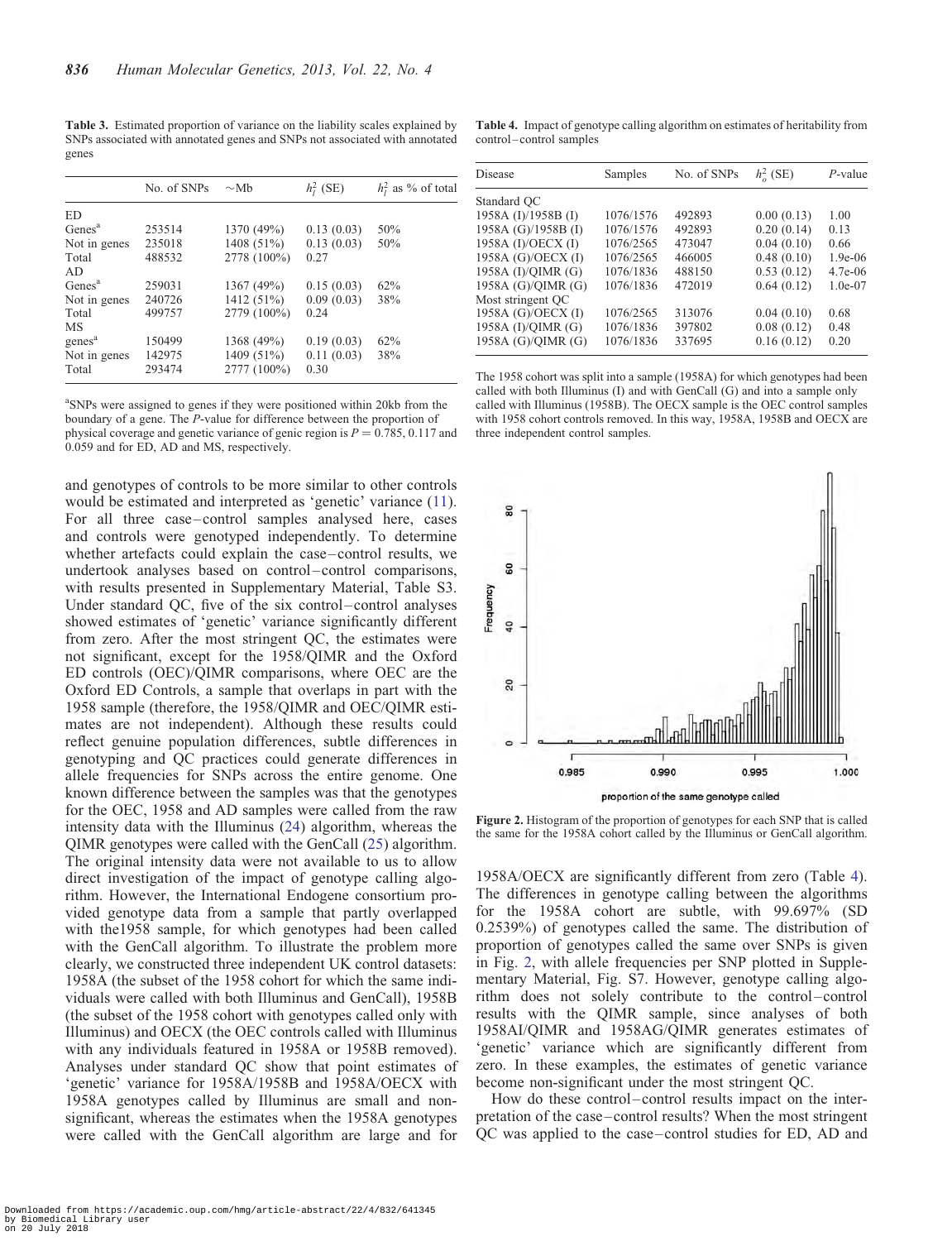MS, the estimates were reduced as expected [\(Supplementary](http://hmg.oxfordjournals.org/lookup/suppl/doi:10.1093/hmg/dds491/-/DC1) [Material, Table S4](http://hmg.oxfordjournals.org/lookup/suppl/doi:10.1093/hmg/dds491/-/DC1)), because the most stringent QC used here is likely to exclude real genetic signals. Nevertheless, a significant proportion of genetic variation was retained for each dataset ( $\sim 60\%$  of the estimates before this QC), and the P-value for the estimates were still highly significant. Furthermore, for AD and MS, the variance explained by SNPs in genes is significantly more expected by chance (Table [3\)](#page-4-0), a result that is unlikely to be generated by genotyping artefacts. The results from the ED sample should be considered with more caution.

# **DISCUSSION**

There has been considerable debate on the relative contribution of common and rare variants to the risk of common diseases [\(26](#page-8-0),[27\)](#page-8-0). We have estimated genetic variances on the liability scale using SNPs from GWASs in unrelated individuals for three important diseases. Our estimates show that common SNPs on commercially available genotyping chips capture significant variation contributing to liability for all three diseases. The estimated proportion of total variation tagged by all SNPs was 0.26 (SE 0.04) for ED, 0.24 (SE 0.03) for AD and 0.30 (SE 0.03) for MS. These estimates are lower than those from twin or family-based studies, but substantially higher for ED and MS than the variance explained by genome-wide significant SNPs for each disease. The comparison of additive variance explained by all SNPs and the total genetic variation estimated from twin and family-based studies is not straightforward. However, the estimates from pedigree studies can be biased by non-additive genetic variation and by confounding with environmental factors ([28,29](#page-8-0)), whereas our estimates are based on such distant relationships that such effect are expected to be negligible.

To consider the allele spectrum for the contribution of common variants to disease risk, we partitioned the variance explained into five categories by MAFs. For each disease, a substantial proportion of variation was explained by SNPs with MAFs between 0.2 and 0.4. Linkage disequilibrium between low frequency causal variants and common genotyped SNPs is low ([30\)](#page-8-0) and therefore, the observation that genotyped SNPs with MAFs  $> 0.2$  explains a substantial proportion of variation in liability points to underlying common causal variants that are in high LD with these geno-typed SNPs ([12\)](#page-8-0). Using simulation, Lee *et al.* [\(12](#page-8-0)) showed that the estimated genetic variance for each MAF interval is likely proportional to the real genetic variance in each MAF interval (Supplementary Material, Table S6 in [\(12](#page-8-0))), and those results are applicable here also. One might hypothesize that the reduced fertility and fecundity associated with both ED ([31\)](#page-8-0) and MS [\(32\)](#page-8-0), but not AD (which has age on onset after reproductive years), could generate differences in the frequency distribution of risk alleles between the diseases. Our results present no support for this hypothesis. However, the large standard errors of the estimates of genetic variance associated with the genome and with the allelic spectrum mean that it is difficult to draw conclusions—much larger sample sizes and ideally a better coverage of low frequency variants would be needed to make stronger inference. In addition, the focus on

the allelic spectrum of risk variants for a particular disease ignores the effect of those variants on other (unmeasured) traits and therefore, the net effect of the risk variants on fitness may be quite different from their apparent effects on a single disease. Therefore, in principle our results could be consistent with pleiotropy that is inevitable under a polygenic architecture of multiple complex traits [\(33](#page-8-0)).

We estimated the variance explained by each chromosome by a joint or separate analysis. When fitting one chromosome at a time, the variance attributable to the chromosome could include variance contributed by other chromosomes if there is LD between chromosomes as a consequence of population stratification ([10,34](#page-8-0)). However, the inflation due to variance contributed by other chromosomes was negligible, i.e. the estimates from the joint and separate analyses were similar to each other (Supplementary Material, Figs S4–S6), consistent with the absence of population stratification ([10\)](#page-8-0).

There are now many case –control datasets available to researchers for analysis. In a number of these, genotyping was not performed on cases and controls in the same experiment. For example, researchers increasingly rely on shared controls from a repository or simply cannot afford to genotype both cases and controls. These experimental designs can lead to bias, for example due to technical artefacts or differences in calling algorithms. Subtle artificial allele frequency differences between cases and controls will make the cases appear to be more similar to each other than they are to the controls, and this could cause the estimation of spurious genetic variance [\(11](#page-8-0)). Here, we show that with careful and stringent QC steps, these potential problems can be overcome to a large extent. However, we did find differences between control cohorts (Table [4\)](#page-4-0). Our results imply that differences in calling algorithms can contribute to spurious estimation of genetic variation. Therefore, caution should be applied when estimating genetic (co)variation from samples that were genotyped separately and we advocate careful attention to ensure that post-genotyping analysis procedures are the same across cases and controls. This potential for bias is much less severe for quantitative traits, because different cohorts are likely to have samples across the entire range of phenotypes.

In conclusion, we estimated additive genetic variation that is captured by the current generation of SNP arrays for three important diseases, and partitioned this variation according to chromosome, MAF, gene and pathway groups. We provide strong evidence that a substantial proportion of variation in liability is explained by common SNPs, and thereby, give insights into the genetic architecture of the diseases. Consistent with reports on other diseases ([11,13](#page-8-0)), schizophrenia [\(12](#page-8-0),[35\)](#page-8-0) and quantitative traits ([9,10,36](#page-8-0),[37](#page-8-0)), these results point to a disease model where the cumulative effect of many risk variants, across a range of allele frequencies, together with environmental risk factors causes common disease.

# MATERIALS AND METHODS

#### Data

# Endometriosis

ED is a gynaecological disease where tissue that resembles endometrium is found growing on sites outside of the uterus,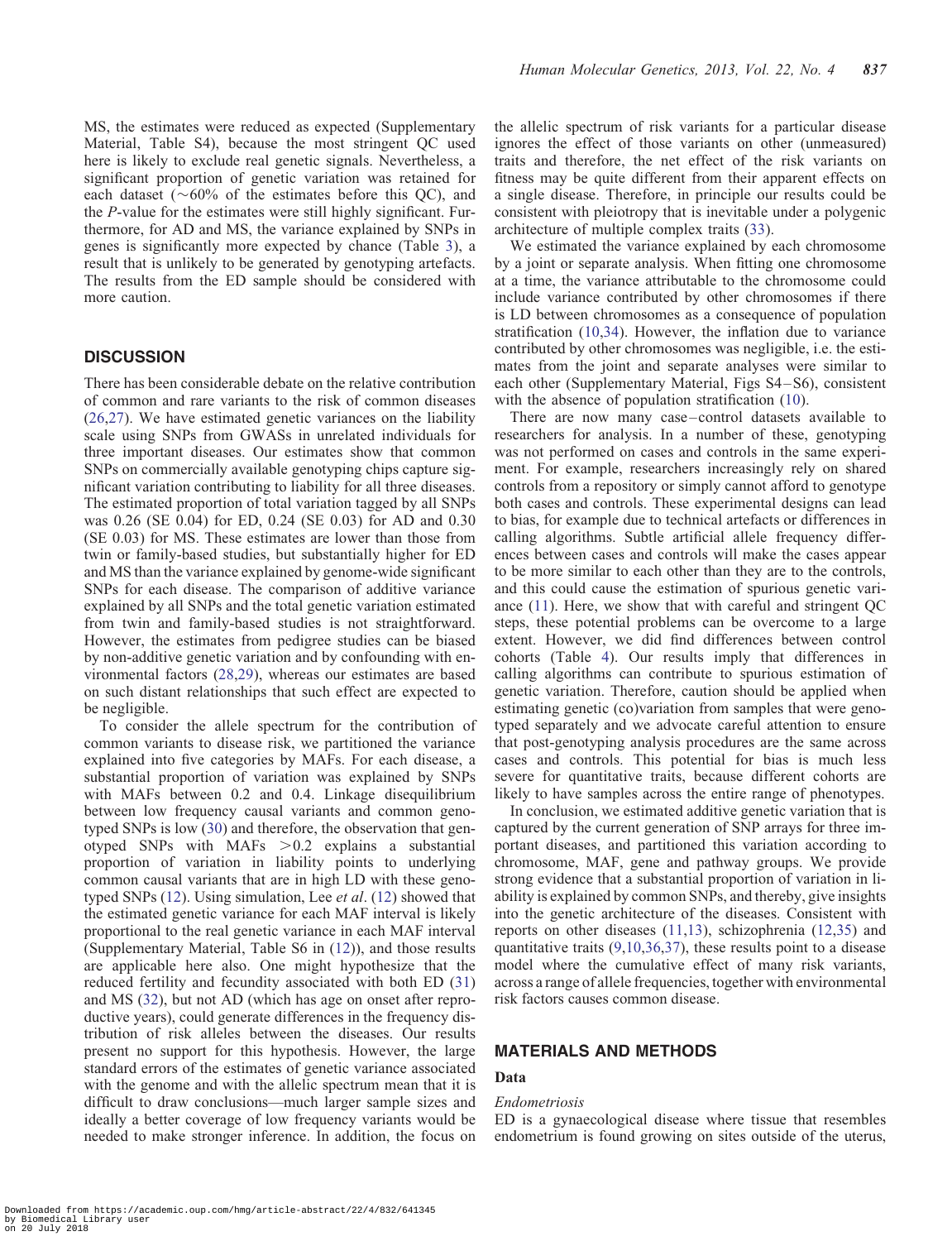and affects  $6 - 10\%$  of women of reproductive age ([38\)](#page-8-0). Symptoms vary, but typically include severe menstrual pain, chronic pelvic pain, sub- or infertility and digestive system problems, all of which can have major impacts on the overall health and well-being of sufferers in addition to imposing significant annual costs on health care systems [\(39](#page-8-0)). A GWAS was conducted by the International Endogene Consortium with 2247 cases recruited at the Queensland Institute of Medical Research and 924 cases recruited at the University of Oxford ([15\)](#page-8-0). All cases had surgically confirmed disease and samples were genotyped on the Illumina Human670Quad BeadArray [\(15](#page-8-0)). Illumina Human610Quad control genotypes for QIMR cases were available for 1836 individuals in an adolescent twin study. The Oxford controls were 5190 UK population controls obtained from the Wellcome Trust Case Control Consortium (WTCCC2). These controls were genotyped with the Illumina Human1M-Duo array [\(15\)](#page-8-0). The Wellcome Trust controls consist of the 1958 British Birth Cohort and from the National Blood Donors. Since the samples from the 1958 British Birth Cohort were also used in the analysis of the Alzheimer's GWAS, but not with perfect overlap, we refer to the controls used by the Oxford researchers as the OEC. For the ED analyses, the QIMR and Oxford samples were combined. Genotypes from Oxford cases and controls were called with the Illuminus ([24\)](#page-8-0) algorithm. Genotypes from the QIMR cases and controls were called with the GenCall ([25\)](#page-8-0) algorithm. Initial data for ED were 3171 cases and 7026 controls with 496733 SNPs.

#### Alzheimer's disease

The samples included 3333 cases and 1225 elderly screened controls genotyped at the Sanger Institute on the Illumina 610-quad chip after filtering a stringent QC process for which the details were described by Harold et al. ([40\)](#page-8-0). According to Harold et al. ([33\)](#page-8-0), 'these samples were recruited by the Medical Research Council (MRC) Genetic Resource for AD (Cardiff University; Institute of Psychiatry, London; Cambridge University; Trinity College Dublin), the Alzheimer's Research Trust Collaboration (University of Nottingham; University of Manchester; University of Southampton; University of Bristol; Queen's University Belfast; the Oxford Project to Investigate Memory and Ageing, Oxford University); Washington University, St Louis, USA; MRC PRION Unit, University College London; London and the South East Region AD project (LASER-AD), University College London; Competence Network of Dementia and Department of Psychiatry, University of Bonn, Germany and the National Institute of Mental Health AD Genetics Initiative' [\(40](#page-8-0)). Population controls of 2699 samples from a WTCCC2 1958 cohort (Illumina 1.2M) were additionally combined for analyses. Genotypes of cases and controls were called with the Illuminus [\(24](#page-8-0)) algorithm [\(40](#page-8-0)). Initial data for AD consisted of 3333 cases and 3924 controls with 529 205 SNPs, which were quality controlled again.

# Multiple sclerosis

There were 1618 cases from the Australia and New Zealand (ANZ) cohort genotyped on the Illumina infinium Hap370CNV array and 1988 healthy US controls of Caucasian descent from Illumina iControlDB. According to the ANZGene Consortium ([41\)](#page-8-0), 'Australian MS cases were self-

identified volunteers recruited at centers located in Adelaide, Brisbane, Gold Coast, Hobart, Melbourne, Newcastle, Perth and Sydney. New Zealand MS cases were collected across the country as part of a recent national prevalence survey. Controls were provided by the Sanger Institute (Cambridge, UK)'. These samples passed careful QC as previously described [\(41](#page-8-0)) with genotypes called with the GenCall [\(25](#page-8-0)) algorithm ([41\)](#page-8-0). Initial data for MS included 1618 cases and 1988 controls with 293 631 SNPs.

#### Quality control (QC)

#### Standard QC

Standard QC steps were applied to protect against artefacts [\(11](#page-8-0)). SNPs with MAFs  $< 0.01$ , missing rates  $> 0.05$  or  $P$ -value <0.0001 for the Hardy-Weinberg equilibrium test were excluded as were individuals with SNP missingness rates  $>0.01$ . We also excluded subjects so that no pair of individuals had a similarity relationship coefficient  $>0.05$ (equivalent to about second-cousins). Sex chromosomes were excluded from the analysis. [Supplementary Material,](http://hmg.oxfordjournals.org/lookup/suppl/doi:10.1093/hmg/dds491/-/DC1) [Table S1](http://hmg.oxfordjournals.org/lookup/suppl/doi:10.1093/hmg/dds491/-/DC1) shows how many cases and controls, and SNPs were excluded after the standard QC. After the standard QC process, the number of samples and SNPs used for estimating the genetic variance was 10135 individuals (3154 cases and 6981 controls) with 488532 SNPs for ED, 7139 individuals (3290 cases and 3849 controls) with 499 757 SNPs for AD and 3557 individuals (1604 cases and 1953 controls) with 293 474 SNPs for MS ([Supplementary Material, Table S4\)](http://hmg.oxfordjournals.org/lookup/suppl/doi:10.1093/hmg/dds491/-/DC1).

#### Stringent QC

When two groups of samples are separately genotyped, batch effects may influence the estimated genetic variances that are systematically biased ([11,18](#page-8-0)). Therefore, stringent QC was applied to check how robust the estimates were. For this test, SNPs for which P-values were  $< 0.05$  for the Hardy– Weinberg equilibrium and for missingness difference between two groups were excluded. We also applied a twolocus QC test [\(18](#page-8-0)) based on the difference in test statistic of association between single SNPs and pairs of SNPs, and diagnosed whether there were artefact batch effects. After this stringent QC, the number of SNPs was decreased although the number of samples was not changed [\(Supplementary Ma](http://hmg.oxfordjournals.org/lookup/suppl/doi:10.1093/hmg/dds491/-/DC1)[terial, Table S1\)](http://hmg.oxfordjournals.org/lookup/suppl/doi:10.1093/hmg/dds491/-/DC1). The number of SNPs that remained was 416 816 SNPs for ED, 426 467 SNPs for AD and 261 309 SNPs for MS [\(Supplementary Material, Table S4](http://hmg.oxfordjournals.org/lookup/suppl/doi:10.1093/hmg/dds491/-/DC1)).

#### Most stringent QC

In addition to the stringent QC, for some analyses we applied even more stringent QC that is most likely to remove the true signal as well as artefacts in the estimation of variance explained by SNPs. In this most stringent QC, we compared allele frequencies in each cohort with those from HapMap3 samples, and excluded SNPs having a significantly different frequency from HapMap3 ( $P < 0.003$ ). Subsequently, we applied a two-locus QC step [\(18](#page-8-0)) to filter out problematic SNPs. In the process of the two-locus QC, we excluded SNPs that caused the joint two-SNP model to fit significantly better ( $P < 0.02$ ) than expected from the two single SNP models ([18\)](#page-8-0), considering each of 20 flanking markers. In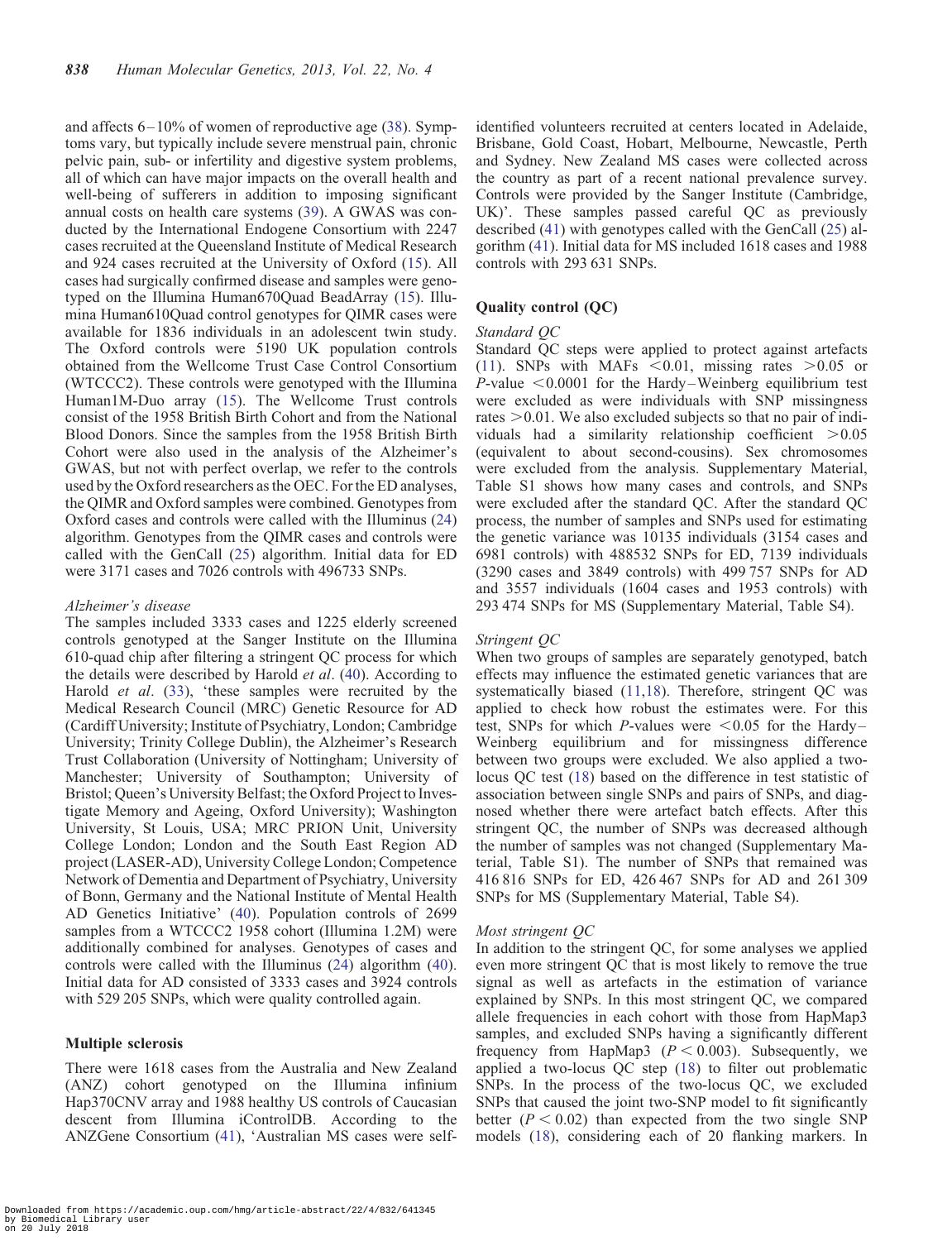addition, we fitted the first 50 principal components estimated from the two control cohorts in the association model. The number of SNPs that remained was 391 913 for ED, 403 398 for AD and 248 980 for MS [\(Supplementary Material,](http://hmg.oxfordjournals.org/lookup/suppl/doi:10.1093/hmg/dds491/-/DC1) [Table S4\)](http://hmg.oxfordjournals.org/lookup/suppl/doi:10.1093/hmg/dds491/-/DC1).

#### Model

We estimated the variance in case–control status explained by all SNPs using a linear mixed model,

$$
y = X\beta + g + e \tag{1}
$$

where y is a vector of case  $(=1)$  or control  $(=0)$  status on the observed scale,  $\beta$  is a vector for fixed effects of overall mean (intercept), and 10 ancestry principal components (for ED, cohort status, QIMR and Oxford, was additionally fitted as a fixed effect to adjust for possible artefactual batch effects), g is the vector of random additive genetic effects based on aggregate SNP information and e is a vector of random error effects. X is an incidence matrix for the fixed effects relating to individuals. The variance structure of phenotypic observations is

$$
\mathbf{V} = \mathbf{A}\sigma_g^2 + \mathbf{I}\sigma_e^2
$$

Where  $\sigma_g^2$  is the additive genetic variance tagged by the SNPs,  $\sigma_e^2$  is the error variance, **A** is the genomic similarity relationship matrix estimated from SNP data and I is an identity matrix. The genomic similarity relationship for each pair of individuals is calculated as the sum of the products of SNP coefficients between two individuals scaled by the SNP heterozygosity [\(9](#page-8-0)).

All variances are on the observed  $(0-1)$  scale, were estimated using restricted maximum likelihood ([42](#page-9-0)–[44\)](#page-9-0) and were transformed to those on the liability scale as shown previously [\(11](#page-8-0)), assuming a disease prevalence (lifetime risk) of 8% for ED ([15\)](#page-8-0), 2% for AD ([45\)](#page-9-0) and 0.1% for MS [\(23](#page-8-0)).

#### Genome partitioning linear mixed model

We partitioned the variance explained by the SNPs in several ways using the linear model

$$
\mathbf{y} = \mathbf{X}\boldsymbol{\beta} + \sum_{t=1}^{n} \mathbf{g}_t + \mathbf{e}
$$
  
\n
$$
\mathbf{V} = \sum_{t=1}^{n} \mathbf{A}_t \sigma_{g_t}^2 + \mathbf{I} \sigma_e^2
$$
 (2)

where  $n$  is the number of subsets from any non-overlapping partitioning of SNPs;  $n = 22$  for the joint analysis by chromosome and  $n = 5$  for the analysis by MAF bin. We partitioned the variance by annotation  $n = 2$ , when SNPs were annotated as being in 'genes' or 'not in genes' where gene boundaries were  $\pm 20$  kb from 3' and 5' UTRs of each gene. Further, we annotated SNPs being in disorder-specific genes [\(Supplemen](http://hmg.oxfordjournals.org/lookup/suppl/doi:10.1093/hmg/dds491/-/DC1)[tary Material, Table S2\)](http://hmg.oxfordjournals.org/lookup/suppl/doi:10.1093/hmg/dds491/-/DC1). That is, SNPs were in genes if they were positioned within 50 kb from the boundary of ED-related genes (annotated by terms related to ED using Gene2MeSH [\(22](#page-8-0))), CNS+ (one set comprised genes expressed preferentially in the brain compared with other tissues and the other three sets comprised genes annotated to be involved in neuronal activity, learning and synapses ([20\)](#page-8-0)) and immune-related genes ([21\)](#page-8-0) for ED, AD and MS, respectively.

# Control –control analyses

Since for each disorder, cases and controls were genotyped separately, we were concerned that the estimated genetic variance could be biased due to artefacts, for example genotyping batch effects or differential genotype calling algorithms. The essential information on estimating genetic variation comes from the average genomic similarity of case-case, casecontrol and control –control groups, so any non-genetic effect that makes cases more similar to other cases and controls more similar to other controls will result in the estimated genetic variance that is spurious. To explore the possibility of artefacts, we applied a QC process that would control for most artefact batch effects and performed pseudo case –control studies on combinations of the control cohorts, by treating one of the controls cohorts as 'cases'. As several of the control sets are overlapping, in order to clearly illustrate the impact of QC factors confounded with cohort, we constructed three independent UK control datasets: 1958A (the subset of the 1958 cohort for which the same individuals were called with both Illuminus, 1958AI, and GenCall, 1958AG), 1958BI (the subset of the 1958 cohort with genotypes called only with Illuminus) and OECXI (the OEC controls called with Illuminus with any individuals featured in 1958A or 1958B removed.

# SUPPLEMENTARY MATERIAL

[Supplementary Material is available at](http://hmg.oxfordjournals.org/lookup/suppl/doi:10.1093/hmg/dds491/-/DC1) HMG online.

# ACKNOWLEDGEMENTS

We thank Jian Yang for helpful discussions. This study makes use of data generated by the Wellcome Trust Case Control Consortium. A full list of the investigators who contributed to the generation of the data is available from www.wtccc.org.uk. Funding for the project was provided by the Wellcome Trust under award 076113.

# DATA AVAILABILITY

The University of Queensland authors accessed the data through formal requests to the three consortia. The QCed data will be returned to the consortia and can be accessed by other researchers for collaborative research by contacting the consortia: ANZGene, Endogene, GERAD1.

Conflict of Interest statement. None declared.

#### FUNDING

This work was supported by the Australian National Health and Medical Research Council (NHMRC) 1011506. P.M.V. (613601), N.R.W. (613602, 1011506), G.W.M. (619667), D.R.N. (339462 and 613674) were supported by the NHMRC Fellowships Scheme. N.R.W. (FT0991360) and D.R.N. (FT0991022) were supported by the ARC Future Fellowship schemes. K.T.Z. is supported by a Wellcome Trust Research Career Development Fellowship (WT085235/Z/08/Z).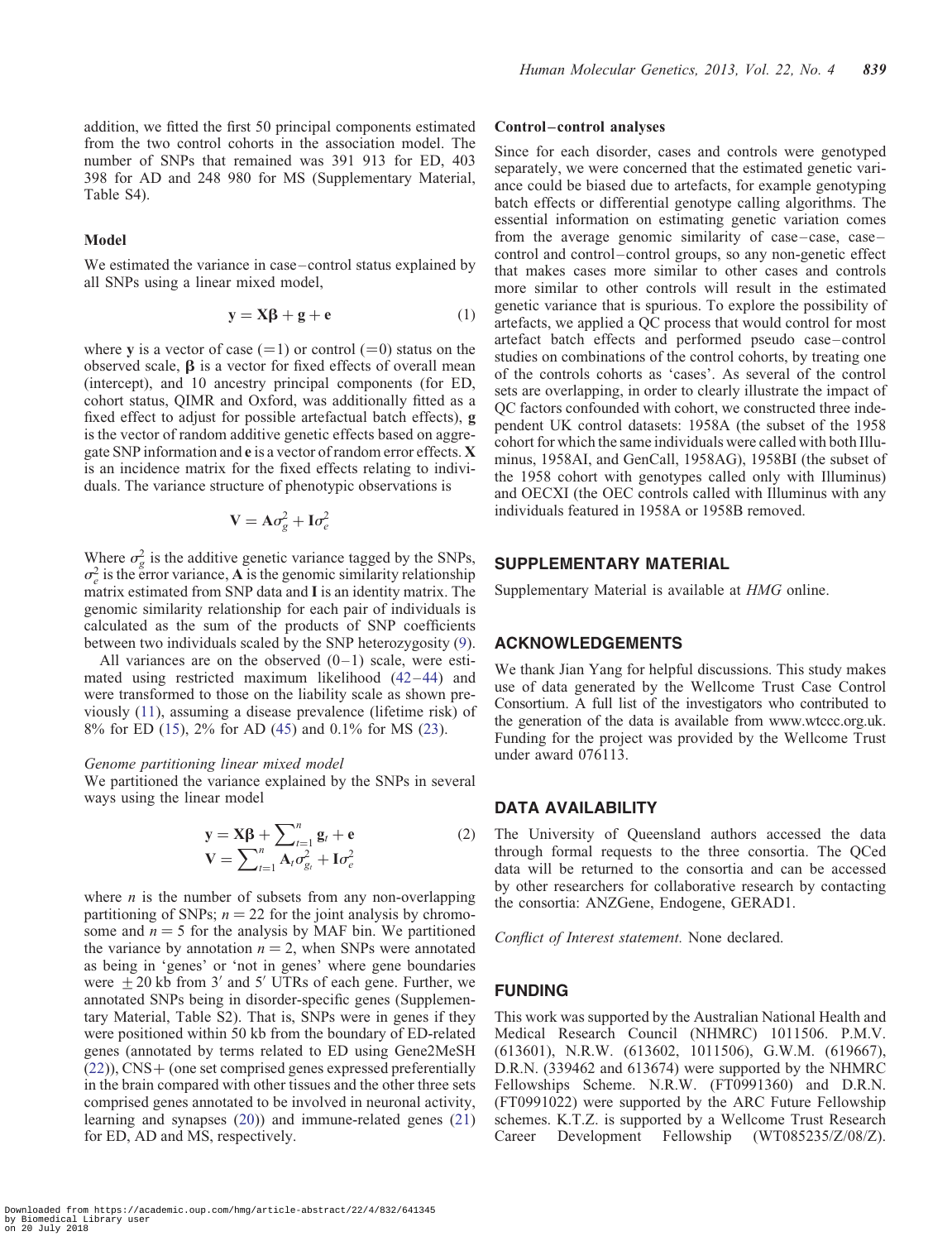<span id="page-8-0"></span>Funding to pay the Open Access publication charges for this article was provided by the NHMRC (1011506).

# **REFERENCES**

- 1. Boomsma, D., Busjahn, A. and Peltonen, L. (2002) Classical twin studies and beyond. Nat. Rev. Genet., 3, 872-882.
- 2. WTCCC. (2007) Genome-wide association study of 14,000 cases of seven common diseases and 3,000 shared controls. Nature, 447, 661–678.
- Manolio, T.A. (2010) Genomewide association studies and assessment of the risk of disease. N. Engl. J. Med., 363, 166–176.
- 4. Hindorff, L.A., Sethupathy, P., Junkins, H.A., Ramos, E.M., Mehta, J.P., Collins, F.S. and Manolio, T.A. (2009) Potential etiologic and functional implications of genome-wide association loci for human diseases and traits. Proc. Natl Acad. Sci. USA, 106, 9362–9367.
- 5. Visscher, P.M., Brown, M.A., McCarthy, M.I. and Yang, J. (2012) Five years of GWAS discovery. Am. J. Hum. Genet., 90, 7-24.
- 6. Visscher, P.M. and Montgomery, G.W. (2009) Genome-wide association studies and human disease. JAMA, 302, 2028-2029.
- 7. Manolio, T.A., Collins, F.S., Cox, N.J., Goldstein, D.B., Hindorff, L.A., Hunter, D.J., McCarthy, M.I., Ramos, E.M., Cardon, L.R., Chakravarti, A. et al. (2009) Finding the missing heritability of complex diseases. Nature, 461, 747– 753.
- 8. Maher, B. (2008) Personal genomes: the case of the missing heritability. Nature, 456, 18-21.
- 9. Yang, J., Benyamin, B., McEvoy, B.P., Gordon, S., Henders, A.K., Nyholt, D.R., Madden, P.A., Heath, A.C., Martin, N.G., Montgomery, G.W. et al. (2010) Common SNPs explain a large proportion of the heritability for human height. Nat. Genet., 42, 565-569.
- 10. Yang, J., Manolio, T.A., Pasquale, L.R., Boerwinkle, E., Caporaso, N., Cunningham, J.M., de Andrade, M., Feenstra, B., Feingold, E., Hayes, M.G. et al. (2011) Genome partitioning of genetic variation for complex traits using common SNPs. Nat. Genet., 43, 519-525.
- 11. Lee, S.H., Wray, N.R., Goddard, M.E. and Visscher, P.M. (2011) Estimating missing heritability for disease from genome-wide association studies. Am. J. Hum. Genet., 88, 294-305.
- 12. Lee, S.H., DeCandia, T.R., Ripke, S. and Yang, J., Schizophrenia Psychiatric Genome-Wide Association Study Consortium (PGC-SCZ), International Schizophrenia Consortium (ISC), Molecular Genetics of Schizophrenia Collaboration (MGS), Sullivan, P.F., Goddard, M.E., Keller, M.C. et al. (2012) Estimating the proportion of variation in susceptibility to schizophrenia captured by common SNPs. Nat. Genet., 44, 247–250.
- 13. Stahl, E.A., Wegmann, D., Trynka, G., Gutierrez-Achury, J., Do, R., Voight, B.F., Kraft, P., Chen, R., Kallberg, H.J., Kurreeman, F.A.S. et al. (2012) Bayesian inference analyses of the polygenic architecture of rheumatoid arthritis. Nat. Genet., 44, 483-489.
- 14. Lubke, G.H., Hottenga, J.J., Walters, R., Laurin, C., de Geus, E.J., Willemsen, G., Smit, J.H., Middeldorp, C.M., Penninx, B.W., Vink, J.M. et al. (2012) Estimating the genetic variance of major depressive disorder due to all single nucleotide polymorphisms. Biol. Psychiatry, 78,  $707 - 709.$
- 15. Painter, J.N., Anderson, C.A., Nyholt, D.R., Macgregor, S., Lin, J., Lee, S.H., Lambert, A., Zhao, Z.Z., Roseman, F., Guo, Q. et al. (2011) Genome-wide association study identifies a locus at 7p15.2 associated with endometriosis. Nat. Genet., 43, 51-54.
- 16. So, H.-C., Gui, A.H.S., Cherny, S.S. and Sham, P.C. (2011) Evaluating the heritability explained by known susceptibility variants: a survey of ten complex diseases. Genet. Epidemiol., 35, 310–317.
- 17. Corder, E.H., Saunders, A.M., Risch, N.J., Strittmatter, W.J., Schmechel, D.E., Gaskell, P.C., Rimmler, J.B., Locke, P.A., Conneally, P.M., Schmader, K.E. et al. (1994) Protective effect of apolipoprotein E type 2 allele for late onset Alzheimer disease. Nat. Genet., 7, 180– 184.
- 18. Lee, S.H., Nyholt, D.R., Macgregor, S., Henders, A.K., Zondervan, K.T., Montgomery, G.W. and Visscher, P.M. (2010) A simple and fast two-locus quality control test to detect false positives due to batch effects in genome-wide association studies. Genet. Epidemiol., 34, 854–862.
- 19. Lee, S.H., Goddard, M.E., Wray, N.R. and Visscher, P.M. (2012) A better coefficient of determination for genetic profile analysis. Genet. Epidemiol., 36, 214 –224.
- 20. Raychaudhuri, S., Korn, J.M., McCarroll, S.A., Altshuler, D., Sklar, P., Purcell, S., Daly, M.J. and Int Schizophrenia, C. (2010) Accurately assessing the risk of Schizophrenia conferred by rare copy-number variation affecting genes with brain function. Plos Genet, 6, e1001097.
- 21. The Immunology Database and Analysis Portal (IMMPORT). https:// immport.niaid.n-ih.gov/immportWeb/queryref/immportgene/immp ortGeneList.do.
- 22. Gene Annotation with MeSH Terms. http://gene2mesh.ncibi.org/index. php.
- 23. The International Multiple Sclerosis Consortium, the Wellcome Trust Case Control Consortium 2. (2011) Genetic risk and a primary role for cell-mediated immune mechanisms in multiple sclerosis. Nature, 476, 214–219.
- 24. Teo, Y.Y., Inouye, M., Small, K.S., Gwilliam, R., Deloukas, P., Kwiatkowski, D.P. and Clark, T.G. (2007) A genotype calling algorithm for the Illumina BeadArray platform. Bioinformatics, 23, 2741-2746.
- Weber, J.L. and Wong, C. (1993) Mutation of human short tandem repeats. Hum. Mol. Genet., 2, 1123– 1128.
- 26. Cirulli, E.T. and Goldstein, D.B. (2010) Uncovering the roles of rare variants in common disease through whole-genome sequencing. Nat. Rev. Genet., 11, 415–425.
- 27. McClellan, J. and King, M.C. (2010) Genomic analysis of mental illness: a changing landscape. JAMA, 303, 2523–2524.
- 28. Visscher, P.M., Hill, W.G. and Wray, N.R. (2008) Heritability in the genomics era—concepts and misconceptions. Nat. Rev. Genet, 9, 255–266.
- 29. Lee, S., Goddard, M., Visscher, P. and van der Werf, J. (2010) Using the realized relationship matrix to disentangle confounding factors for the estimation of genetic variance components of complex traits. Genet. Sel. Evol., 42, 22.
- 30. Wray, N.R. (2005) Allele frequencies and the  $r<sup>2</sup>$  measure of linkage disequilibrium: impact on design and interpretation of association studies. Twin Res. Hum. Genet., 8, 87-94.
- 31. Cramer, D.W. and Missmer, S.A. (2002) The epidemiology of endometriosis. Ann. N. Y. Acad. Sci., 955, 11-22. discussion 34-16, 396–406.
- 32. Nielsen, N.M., Jorgensen, K.T., Stenager, E., Jensen, A., Pedersen, B.V., Hjalgrim, H., Kjaer, S.K. and Frisch, M. (2011) Reproductive history and risk of multiple sclerosis. Epidemiology, 22, 546-552.
- 33. Turelli, M. and Barton, N.H. (2004) Polygenic variation maintained by balancing selection: pleiotropy, sex-dependent allelic effects and G x E interactions. Genetics, 166, 1053–1079.
- 34. Visscher, P.M., Yang, J. and Goddard, M.E. (2010) A commentary on 'Common SNPs explain a large proportion of the heritability for human height' by Yang et al. (2010). Twin Res. Hum. Genet., 13, 517-524.
- 35. Purcell, S.M., Wray, N.R., Stone, J.L., Visscher, P.M., O'Donovan, M.C., Sullivan, P.F. and Sklar, P. (2009) Common polygenic variation contributes to risk of schizophrenia and bipolar disorder. Nature, 460, 748–752.
- 36. Davies, G., Tenesa, A., Payton, A., Yang, J., Harris, S.E., Liewald, D., Ke, X., Le Hellard, S., Christoforou, A., Luciano, M. et al. (2011) Genome-wide association studies establish that human intelligence is highly heritable and polygenic. Mol. Psychiatry, 16, 996-1005.
- 37. Deary, I.J., Yang, J., Davies, G., Harris, S.E., Tenesa, A., Liewald, D., Luciano, M., Lopez, L.M., Gow, A.J., Corley, J. et al. (2012) Genetic contributions to stability and change in intelligence from childhood to old age. Nature, 482, 212–215.
- 38. Montgomery, G.W., Nyholt, D.R., Zhao, Z.Z., Treloar, S.A., Painter, J.N., Missmer, S.A., Kennedy, S.H. and Zondervan, K.T. (2008) The search for genes contributing to endometriosis risk. Hum. Reprod. Update, 14, 447–457.
- 39. Gao, X., Outley, J., Botteman, M., Spalding, J., Simon, J.A. and Pashos, C.L. (2006) Economic burden of endometriosis. Fertil. Steril, 86, 1561– 1572.
- 40. Harold, D., Abraham, R., Hollingworth, P., Sims, R., Gerrish, A., Hamshere, M.L., Pahwa, J.S., Moskvina, V., Dowzell, K., Williams, A. et al. (2009) Genome-wide association study identifies variants at CLU and PICALM associated with Alzheimer's disease. Nat. Genet., 41, 1088– 1093.
- 41. The Australia and New Zealand Multiple Sclerosis Genetics Consortium. (2009) Genome-wide association study identifies new multiple sclerosis susceptibility loci on chromosomes 12 and 20. Nat. Genet., 41, 824-828.